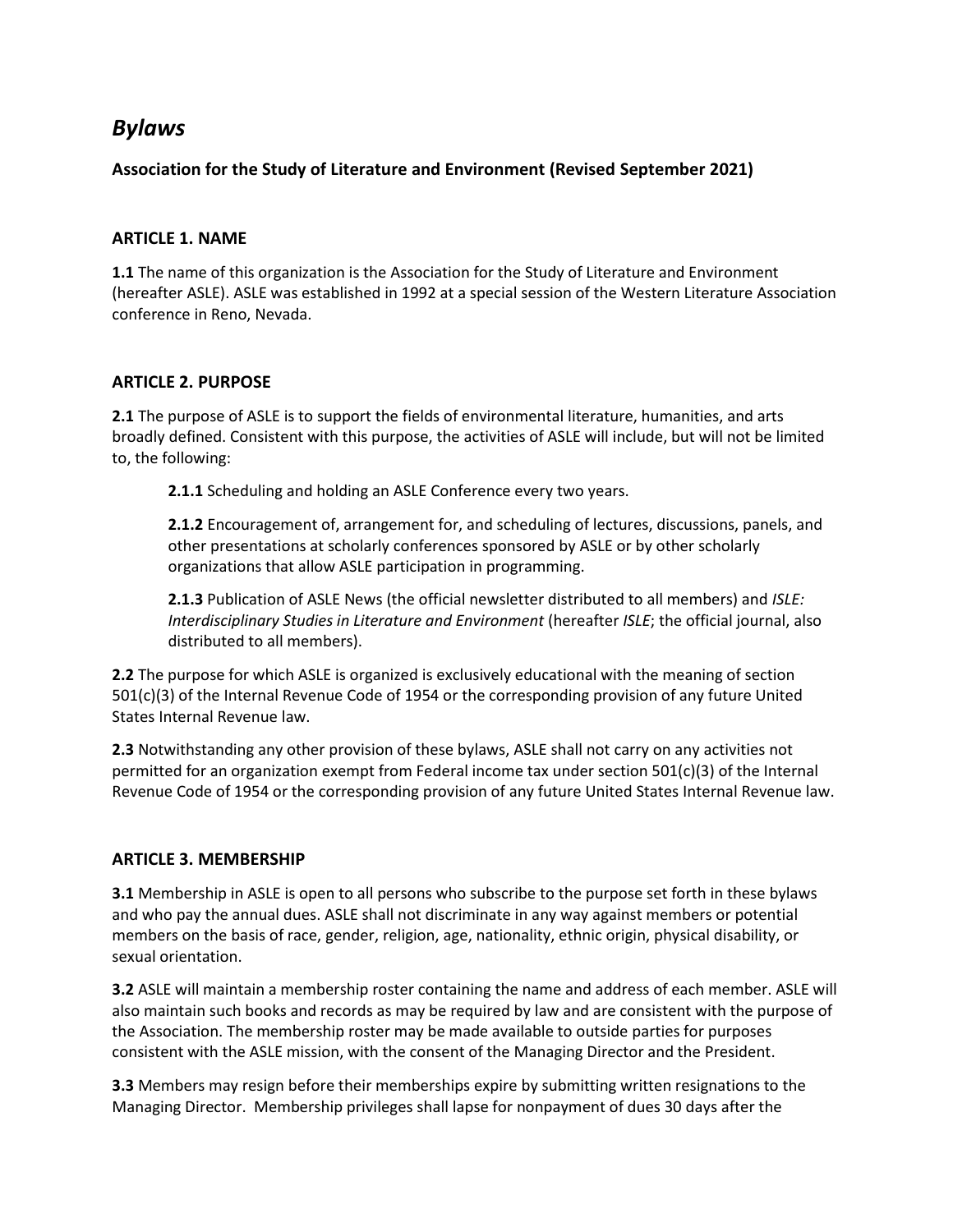membership has expired. Members also may be removed by a majority vote of the Executive Council for cause.

**3.4** Changes in membership dues must be recommended and approved by a majority of the Executive Council.

**3.5** Membership dues fund the operations and activities of ASLE, including but not limited to administrative services, governance, planning, meetings, special projects, and publications.

#### **ARTICLE 4. RIGHTS & PRIVILEGES OF MEMBERSHIP**

**4.1** Each member will have voting rights in all matters submitted to the general membership, including election of President, Vice President, and Executive Council members.

**4.2** Each member will be eligible for nomination, election, or appointment to all offices in ASLE.

**4.3** ASLE members will receive as member benefits: *ASLE News*, *ISLE* Journal, access to the online Member Directory, and other benefits as the Executive Council may designate.

**4.4** ASLE members are eligible, upon acceptance by conference and symposia organizers, to present papers at ASLE conferences and symposia.

**4.5** Any member may submit to the Nominating Committee nominations for the elective offices of ASLE, provided that the nominee is a member of ASLE and indicates a willingness to serve. Such nominees will be included in the online election balloting to general membership.

**4.6** International members of ASLE are free to form international affiliates of ASLE in their respective nations so long as these affiliates operate in a spirit consistent with Article 2.1 of these bylaws. International affiliates will adopt bylaws and procedures appropriate to their own circumstances. In order to be a recognized international affiliate, that group must be reviewed and approved by the ASLE Executive Council.

#### **ARTICLE 5. OFFICERS**

**5.1.** The elected, voting officer positions are: President, Vice President, Diversity Officer, Contingent/Independent Advocacy Officer, five members of the Executive Council (Conference Chair, Regional Collaboratories Officer, Public Engagement Officer, and two at-large officers), Graduate Student Liaison serving second year of their term, and the officer who has just completed a term of either President or Vice President. The Immediate Past Diversity Officer was elected as Diversity Officer, but does not vote in the role of Past Diversity Officer.

**5.2** The appointed, non-voting officer positions are: Executive Secretary, Treasurer, Editor of *ISLE*, and Sustainability Officer.

**5.3** The appointed, non-voting coordinator positions include: Digital Strategies Coordinator, Mentoring Coordinator, Professional Liaison Coordinator, Organizational Liaisons, International Liaison, and others created and authorized by the Executive Council.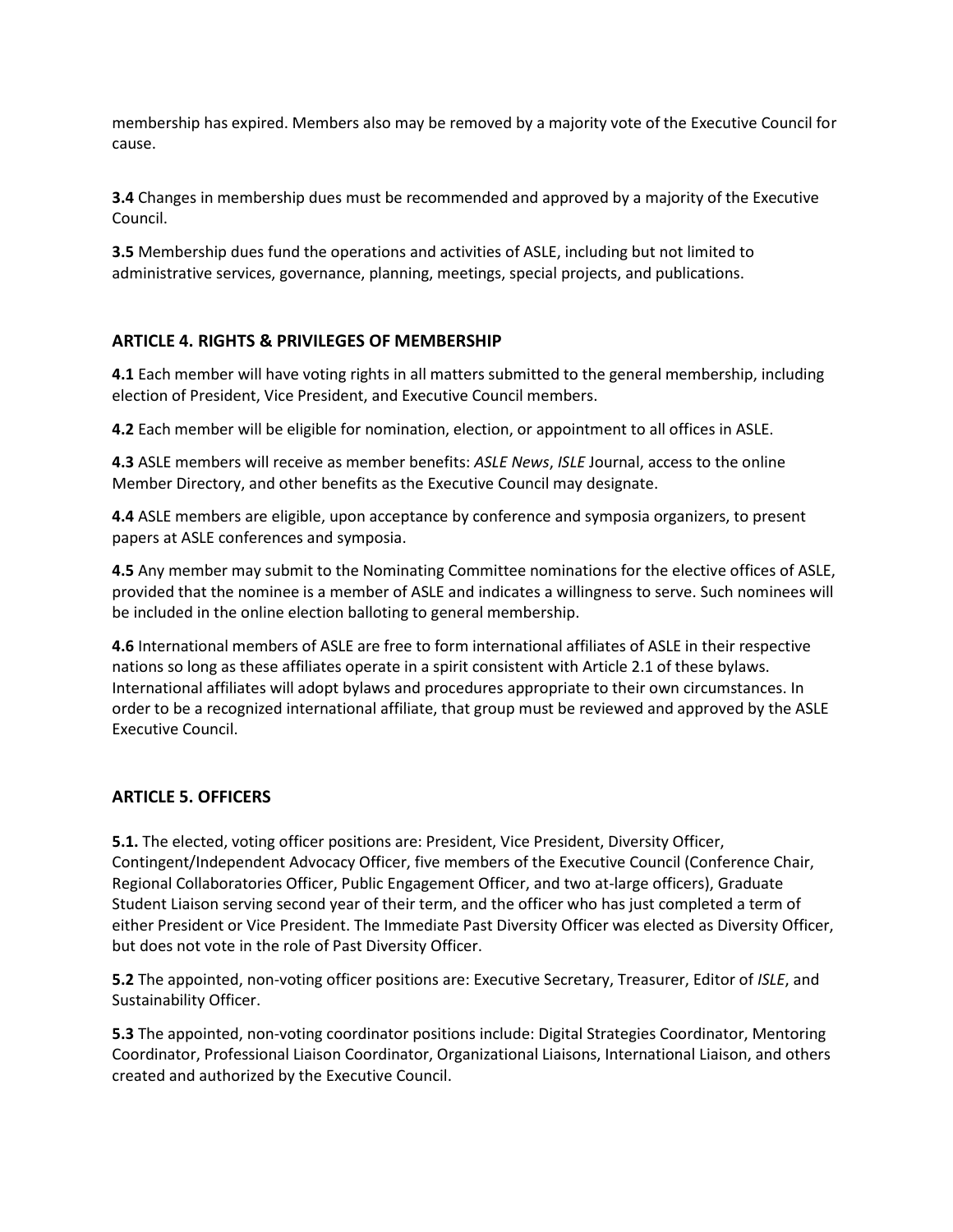**5.4** The Executive Council consists of the President, Vice President, Immediate Past President, five Executive Council members, Contingent/Independent Advocacy Officer, the officers who just completed a term as either President or Vice President, Diversity Officer, and the Graduate Student Liaison serving the second year of a two-year term. All have voting privileges.

**5.5** Officers of ASLE will receive no compensation for their service.

**5.6** ASLE agrees to indemnify, defend and hold harmless the board members, its officers, directors and employees, from and against all liability, loss, cost or expense (including attorney's fees) by reason of liability imposed upon the Association, arising out of or related to organization's activities, whether caused by or contributed to by the members or any other party indemnified herein, unless caused by the sole negligence of the member or any other party indemnified herein. ASLE will maintain a Directors and Officers insurance policy, at its expense, to protect itself and any such person against any such liability, cost or expense.

## **ARTICLE 6. DUTIES OF OFFICERS**

**6.1** The President will preside at meetings of the ASLE officers, Executive Council, and the general membership, and will represent the Association and its purposes to other organizations and the general public. In voting by the Executive Council, the President will vote only to break a tie. The President will supervise the operations of ASLE in a judicious and diligent manner.

**6.1.1** The President will report to the general membership at least annually on the state of the Association. This report will appear in ASLE News or in a separate document sent to all members.

**6.1.2** The President will be responsible for scheduling and arranging all ASLE meetings. In filling this and any other Association responsibility, the President may call upon other officers, members of the Executive Council, and such ad hoc committees as the President may wish to appoint, for assistance.

**6.1.3** The President, upon approval by majority vote of the Executive Council, is responsible for appointing non-elected officers.

**6.1.4** The President may propose an annual budget for Executive Council approval, authorize disbursements from the treasury, and delegate such authority as needed for a limited time to persons in charge of special projects.

**6.2** The Vice President will assist the President and will act as President pro tem whenever the President is absent, has resigned, or is otherwise unable to perform the duties of that office. The Vice President chairs the Nominating Committee.

**6.3** The Executive Council is the primary policy-making body of the Association. It will review programming, procedures, and policies of the Association regularly and revise them as needed to meet the Association's purposes most effectively. At-large Executive Councilors will join and/or chair committees during their terms of service and further goals in the current Strategic Plan, as well as in emergent areas of priority for ASLE. The Council will meet at least once every calendar year, at the call of the President. The purpose of this meeting will be for business transaction, budgeting, planning, program review, etc.; appointed officers and others may be invited to assist the Executive Council during these deliberations. Between formal meetings, the Executive Council members may be consulted by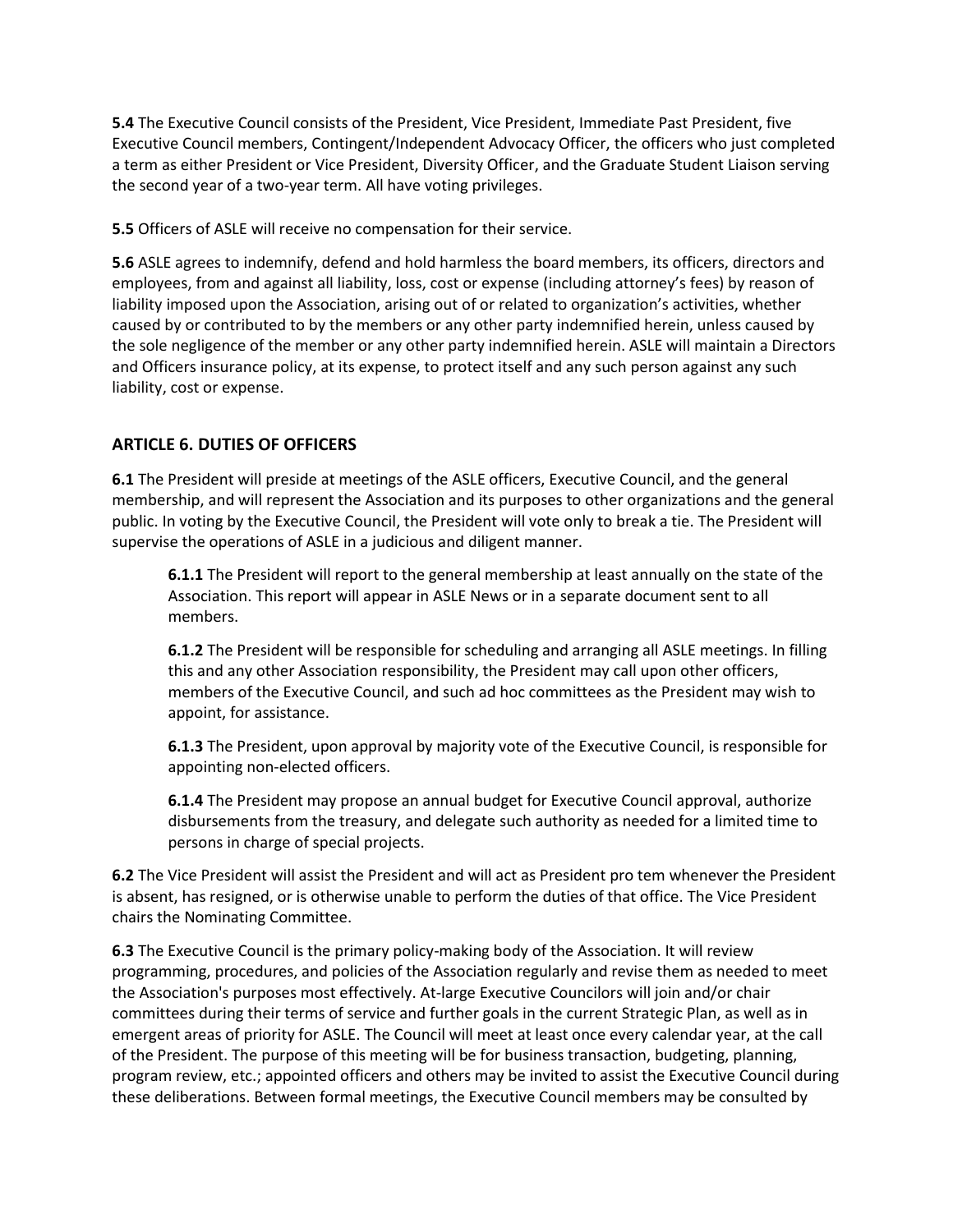mail, electronic mail, or telephone as necessary. Decisions of the Council will be determined by majority vote of those voting (whether in meeting or by correspondence), providing there is a quorum of six members. The President may vote only to break a tie of the Executive Council.

**6.4** The Executive Secretary will record the minutes of all meetings of the general membership and the ASLE officers, and preserve records of the actions of the Association. The Executive Secretary will serve as the "institutional memory" of ASLE. The Executive Secretary will have check signing and administrative privileges for ASLE bank accounts. The Executive Secretary may advise but does not have voting privileges in the Executive Council.

**6.5** The Editor(s) of *ISLE* journal will serve as chair(s) of its editorial board and will oversee the production and distribution of the publication. The Editor(s) will be responsible for the appointment of all assistant and section editors, and editorial board members. The Editor(s) will monitor the finances of the journal, in coordination with ASLE's Treasurer and Budget Committee. The Editor(s) will provide an annual report on *ISLE* to the ASLE officers, which details all major personnel, editorial, and financial developments at the journal.

**6.6** The Diversity Officer will oversee and participate in the activities of the Diversity Committee to reach across national, disciplinary, cultural, sex/gender, and other boundaries to enhance diversity and inclusiveness for ASLE. The Diversity Officer position will be elected by the general membership and limited to a three-year term. At the annual meeting of the EC, the Diversity Officer with the Diversity Committee will report to the EC specific goals to work toward diversity. Candidates for the position of Diversity Officer should be able to provide significant evidence of affiliations with diverse groups and/or organizations. The Immediate Past Diversity Officer will overlap with the recently elected Diversity Officer for one year and serve in an advisory and mentoring capacity.

**6.7** The Contingent/Independent Advocacy Officer will be a member of the Executive Council elected by the general membership and limited to a three-year term. Candidates for the position of Contingent/Independent Advocacy Officer should have experience working on issues or advocacy relevant to contingent faculty or independent scholars.

**6.8** The Public Engagement Officer will be a member of the Executive Council elected by the general membership and limited to a three-year term. The Public Engagement Officer furthers the publicly engaged work of ASLE. Candidates for the position of Public Engagement Officer should have experience in work for and with diverse public audiences.

**6.9** The Conference Chair will be a member of the Executive Council elected by the general membership and limited to a three-year term. The Conference Chair works closely with the Managing Director and appointed and elected officers to host the biennial conference. Candidates for the position of Conference Chair work should have connections and collaborations in the region of the conference site.

**6.10** The Regional Collaboratory Officer will be a member of the Executive Council elected by the general membership and limited to a three-year term. The Regional Collaboratory Officer works to develop, support, sustain, and deepen the efforts of self-organizing ASLE regional networks. Candidates for the position of Regional Collaboratory Officer should have experience furthering collaborative endeavors among individuals, organizations, and communities.

**6.11** The Treasurer offers guidance to the Managing Director and the EC in order to ensure good fiscal planning, decision-making and oversight for ASLE. The Treasurer will assist the Managing Director in preparing ASLE's annual budget and financial report, ensure that the EC reviews all budgets and financial reports, advise the Managing Director and EC on financial decisions and investments, oversee ASLE's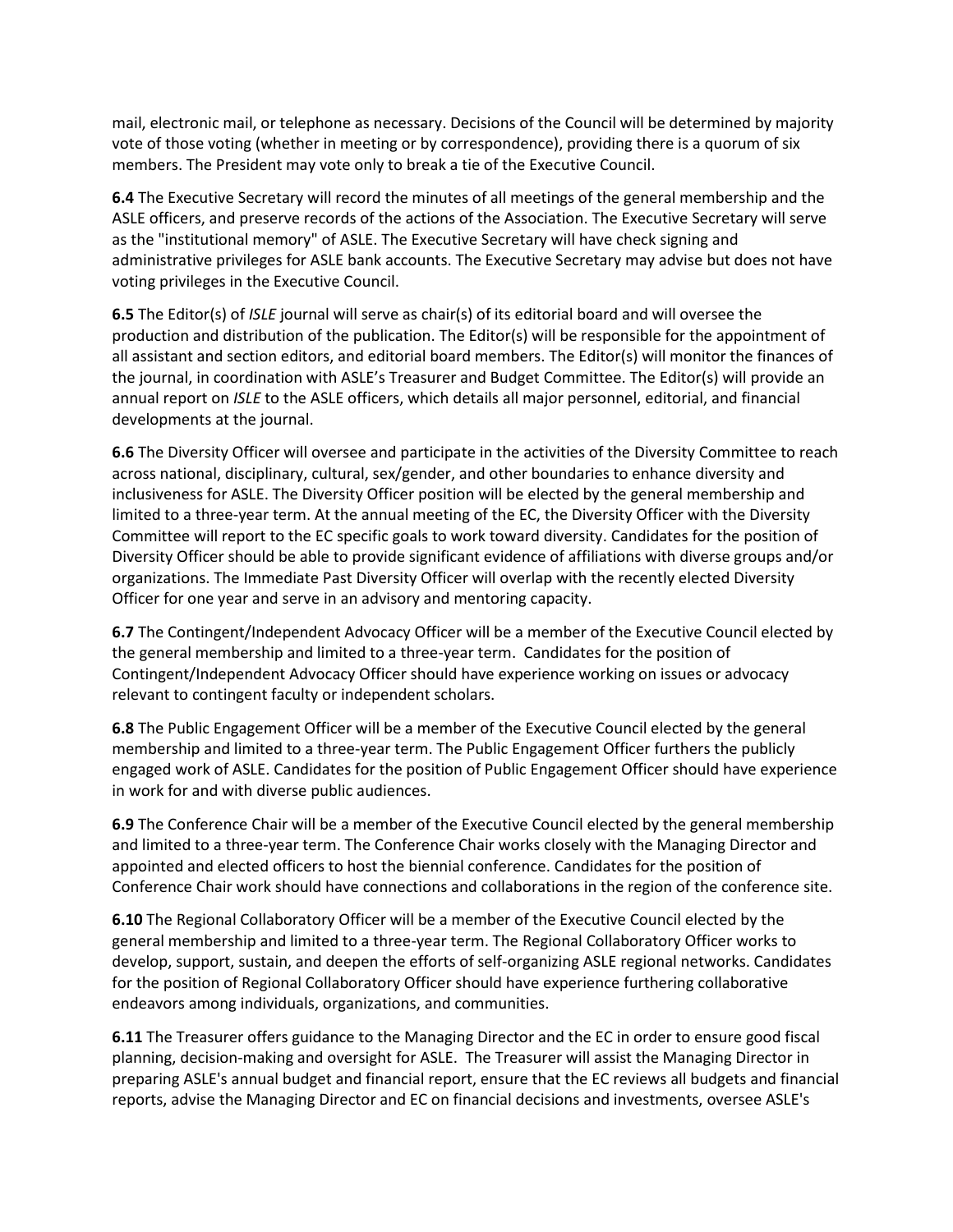financial transactions to ensure that all laws are followed, financial obligations are met, and funds are properly accounted for. The Treasurer will have check signing and administrative privileges for ASLE bank and investment accounts. At the direction of the President, the Treasurer will issue the Managing Director's paychecks.

**6.12** The Sustainability Officer will assist the organization in making decisions which take into consideration environmental, financial, labor, and all other aspects of sustainability. Main areas of impact include, but are not limited to: environmental justice, conferences, programs, website and social/electronic media, divestment and impact investing, and financial and labor sustainability.

#### **ARTICLE 7. COMMITTEES**

**7.1** The Nominating Committee will consist of the President and Vice President. The Nominating Committee will receive nominations and will be responsible for preparing a slate of at least two candidates for each office of the Association for which an election will be held in that calendar year, and for determining each candidate's willingness to serve.

**7.2** The President will appoint a Budget Committee for a term of two fiscal years. The committee will consist of at least three people, including the Managing Director, the Treasurer, and at least one at-large member of the Executive Council. When possible, the committee members other than the Managing Director and Treasurer will be appointed in staggered terms. The committee will create ASLE's operating budgets at least every two years as well as provide oversight and decision-making in regard to ASLE's overall financial state.

**7.3** Ad hoc and special project committees, task forces, etc., can be established by the Executive Council as needed.

**7.4** The Diversity Committee will consist of the Diversity Officer plus at least two other volunteers from the EC. The committee will agree upon specific diversity goals for each year and report on these goals and submit them for approval to the annual meeting of the EC. The Diversity Committee will also actively participate in the planning of the conference theme and the selection of plenary speakers. The Diversity Committee can constitute an ad hoc diversity committee from general membership as it sees fit. The Immediate Past Diversity Officer will serve on this committee in an advisory role. The Diversity Officer and/or members of the Diversity Committee will maintain communication with the membership on its activities throughout the year.

#### **ARTICLE 8. NOMINATIONS AND ELECTIONS**

**8.1** The Nominating Committee each year will provide a slate of at least two nominees for each position to be filled in the next election. The committee will invite nominations from the general membership.

**8.2** Election of officers will be conducted mainly online and balloting made available to all members by November 1 of the year of election. Paper ballots will be mailed upon request. Votes must be submitted by December 1 of the election year.

**8.3** In case of a tie vote, The Executive Council will vote to break the tie.

#### **ARTICLE 9. TERMS OF OFFICE**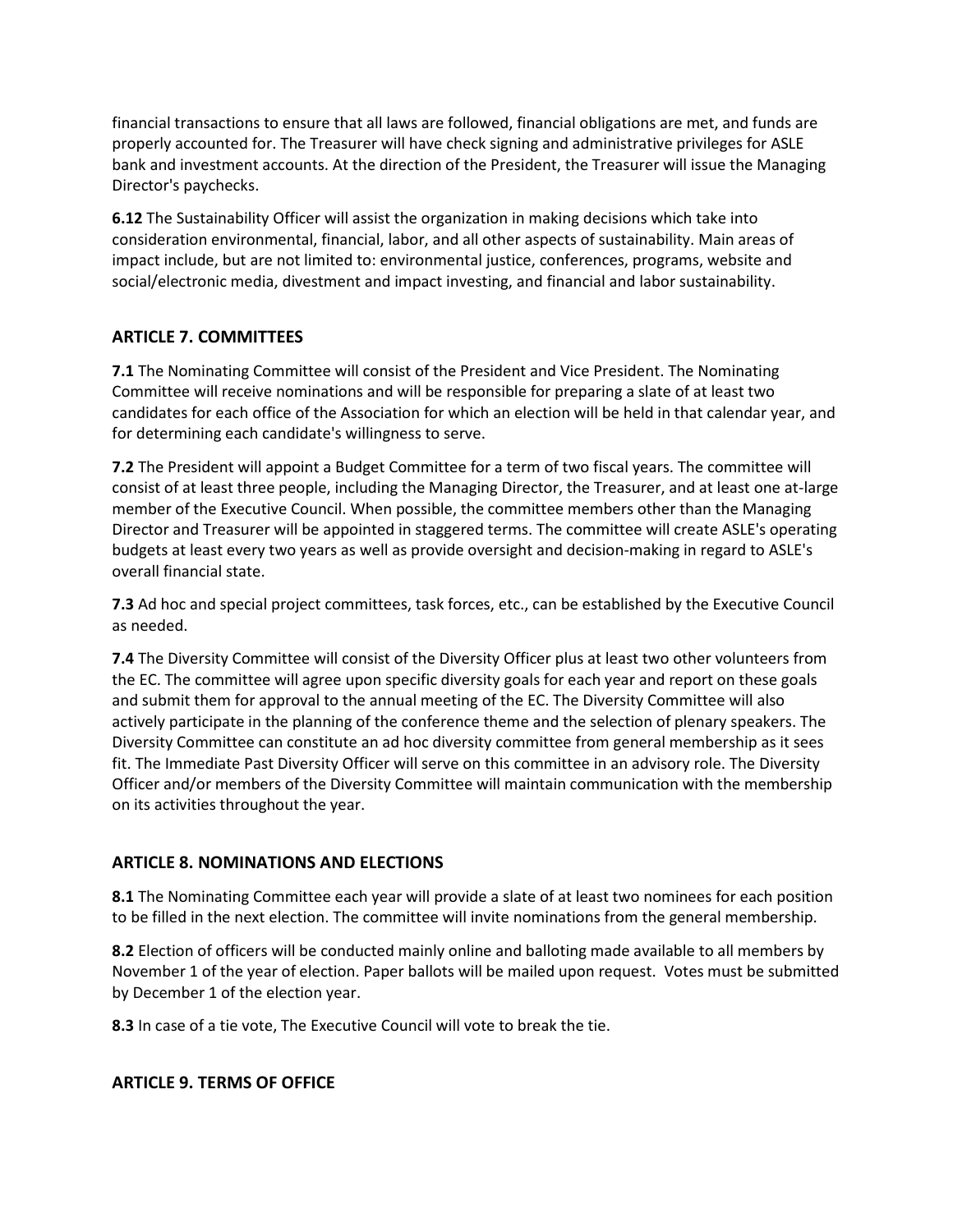**9.1** Elective terms of office begin January 1 of the year following election and end on December 31 of the last year of the term.

**9.2** The President and Vice President will each serve a term of two consecutive years, with the Presidential term beginning in a non-conference year and the Vice Presidential term beginning in a conference year. At the conclusion of their respective terms, they will each serve one year as a voting member of the Executive Council as Immediate Past President/Vice President.

**9.3** The six members of the Executive Council will serve terms of three years, with the terms staggered in such a way that two members are elected each year.

**9.3.1** The cycle of elections will be: (1) Conference Chair and Regional Collaboratory; (2) Public Engagement and Contingent/Independent Advocacy Officer; (3) two at-large members.

**9.4** The Diversity Officer will serve a term of three years, and then continue to serve in a non-voting capacity as Past Diversity Officer for one more year.

**9.5** The two Graduate Student Liaisons will serve a term of two years, with the terms staggered in such a way that one Graduate Student Liaison is elected each year. Voting privileges are granted in the second year of service.

**9.6** The Executive Secretary will serve a term of five years and, if willing, may be reappointed for subsequent terms by the President, upon majority approval of the Executive Council.

**9.7** The Treasurer will serve a term of three years and, if willing, may be reappointed for subsequent terms by the President, upon majority approval of the Executive Council.

**9.8** The Sustainability Officer will serve a term of three years, and, if willing, may be reappointed for subsequent terms by the President, upon majority approval of the Executive Council.

**9.9** *ISLE* Editors will serve a five-year term, renewable one time for a two-term maximum of 10 years. *ISLE* Assistant Editors and Editorial Board members will serve for five-year terms, renewable one time for a two-term maximum of 10 years.

**9.10** Terms of office for other appointed officers will remain indefinite, subject to approval of the Executive Council.

#### **ARTICLE 10. REMOVAL OR RESIGNATION FROM OFFICE**

**10.1** If an officer of the Association fails to carry out the duties of office, or carries them out in a way clearly detrimental to the interests of the Association, a written request to remove that individual from office may be placed before the Executive Council by any ASLE member. If a member of the Executive Council presents this request as an official motion and if the motion is seconded, then a bill of particulars must be presented, in writing, to the officer in question by the Executive Council member who sponsored the motion to remove. The officer will then be given reasonable time to read and consider the bill of particulars and prepare copies of a written response. The Executive Council will then consider the bill of particulars and hear the officer's response. At the conclusion of the hearing, the Council, excluding the officer in question, will vote on the motion. At least two-thirds of the full membership of the Executive Council must vote in the affirmative for the motion to be accepted. If the motion does pass, the officer in question will at that point be removed from office and will surrender to the Executive Council all documents related to that office during her or his tenure. If the officer removed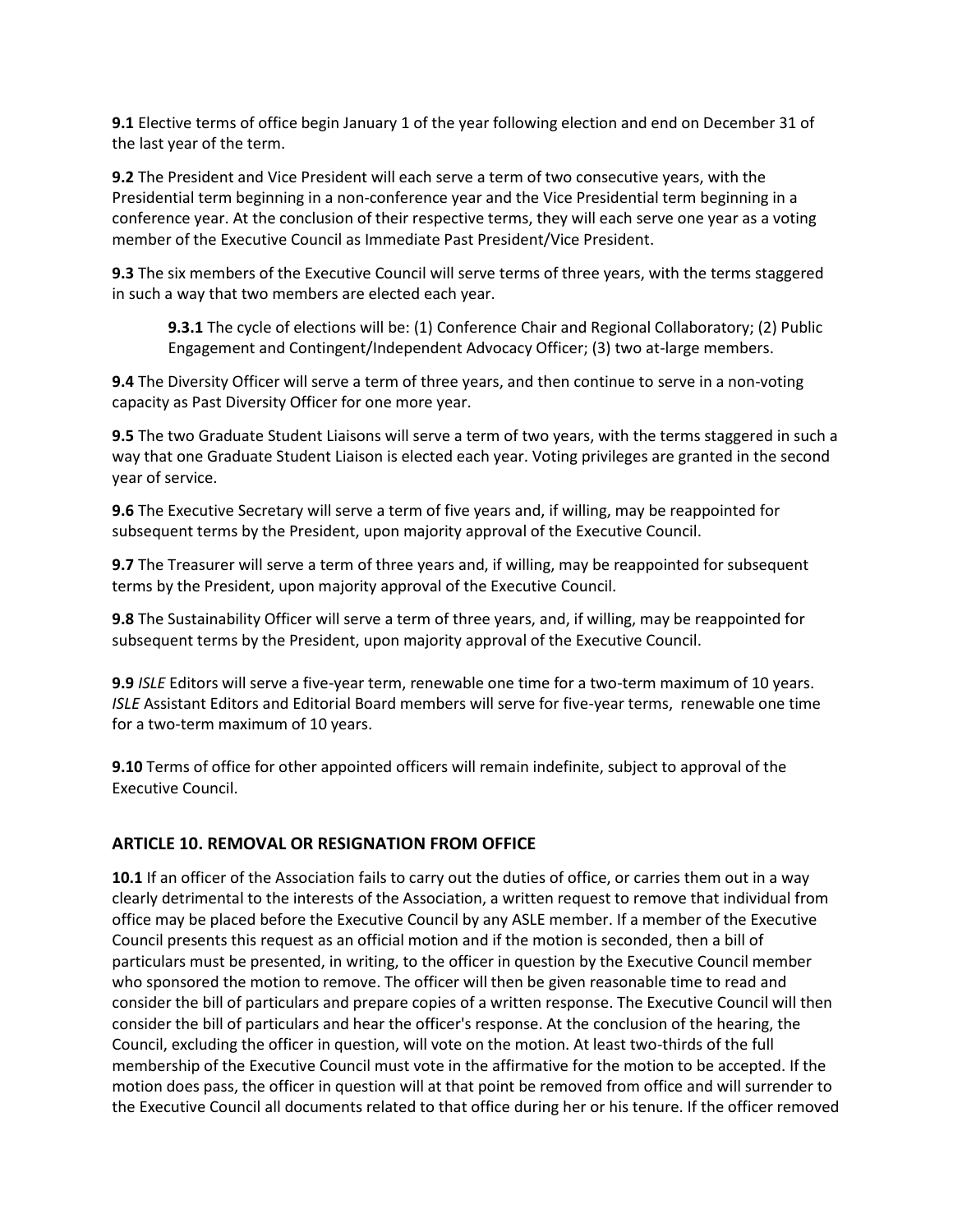is the President, the Vice President will assume the duties of the office. For any other elected officer of the Association, the President will appoint a replacement to serve until the next election by the general membership. For appointed officers, the President, upon the approval of a majority vote of the Executive Council, will appoint a replacement who will serve out the term and be eligible for reappointment.

**10.2** If the President resigns before the completion of her or his term, the Vice President will assume the duties of the office and appoint a Vice President until the next election by the general membership. If the Vice President or an Executive Council member resigns before the completion of her or his term, the President will appoint a replacement to serve until the next election by the general membership. If an appointed officer or coordinator resigns before that individual's term is completed, the President, upon the approval of a majority vote of the Executive Council, will appoint a replacement who will serve out the term and be eligible for reappointment.

## **ARTICLE 11. MANAGING DIRECTOR**

**11.1** As long as funds permit, ASLE will maintain one paid position: Managing Director. The Managing Director will support the current activities of the organization and collaborate with its Executive Council and Program Coordinators to implement the priorities of the Council. The general responsibilities of the Managing Director will be administering the existing functions of the organization, promoting its interests, fostering its development, and planning its long-term financial stability.

**11.2** The Managing Director will maintain and annually publish the membership roster. The Managing Director will report annually in writing to the ASLE officers and the general membership on the status of membership and finances. The Managing Director will maintain timely and accurate records of all of the Association's financial matters.

**11.3** The Managing Director will receive monies from dues, subventions, subscriptions, and contributions, and will disburse monies as directed by the President. The Managing Director is authorized to maintain bank accounts in the name of ASLE.

**11.4** The Managing Director, upon majority approval of the Executive Council, may hire administrative help in carrying out the responsibilities of the position.

**11.5** The Managing Director, upon two-thirds majority Council, is authorized to invest ASLE funds in socially and environmentally responsible investment funds. The progress of such investments shall be reviewed annually by the Executive Council, which may choose to re-invest, remove the invested funds, or take other appropriate actions.

**11.6** The Managing Director will submit monthly reports to the President.

#### **ARTICLE 12. ASLE MEETINGS**

**12.1** A general membership meeting of ASLE will be held biennially at the ASLE Conference. This meeting will be for information and discussion and will not formally transact Association business, unless specifically authorized to do so by the Executive Council. In such a case, the majority of the general members present can vote on items presented by the Executive Council, so long as the votes are not in conflict with procedures established elsewhere in the bylaws.